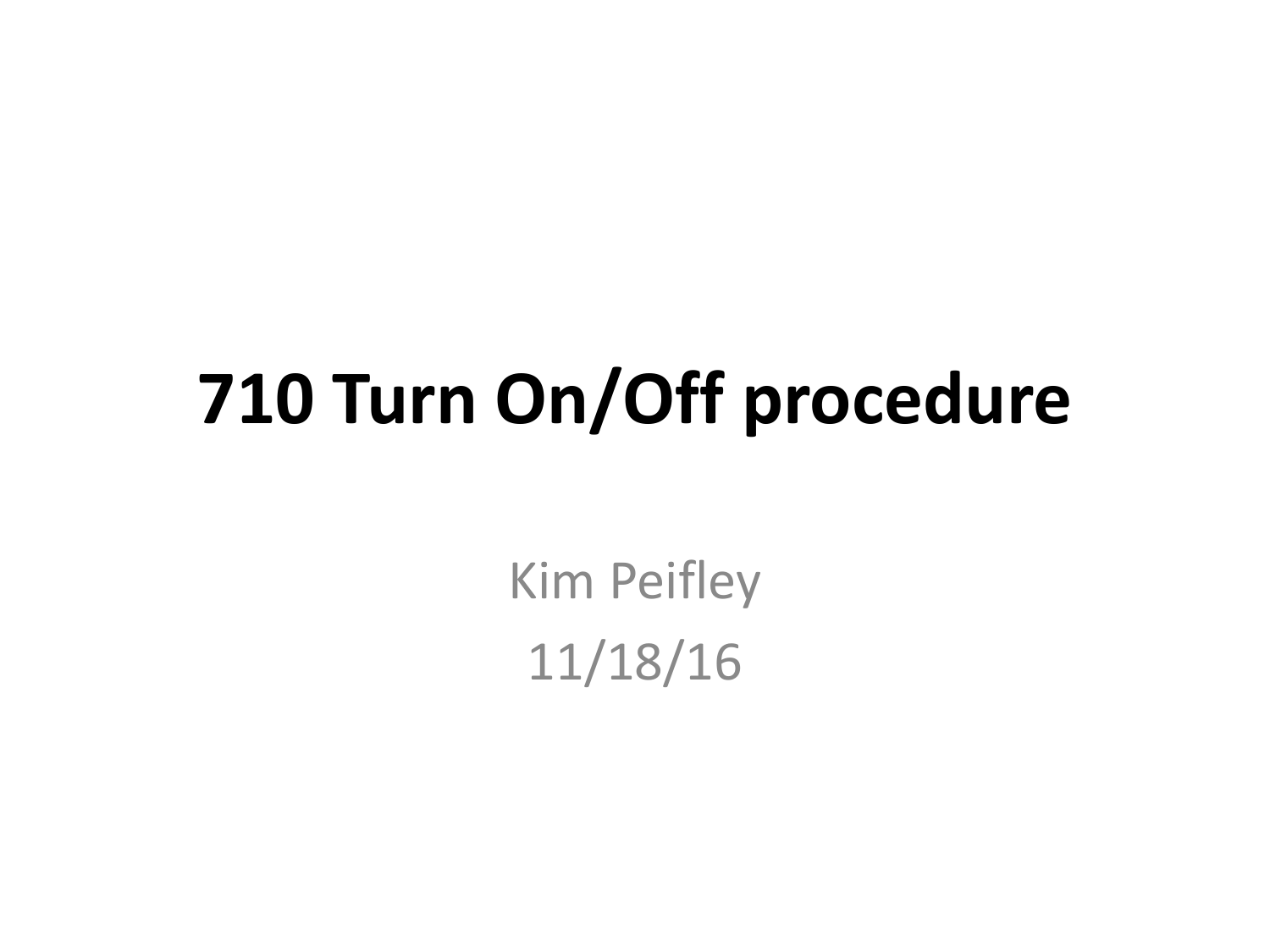



## **Procedure to Turn on LSM710**

The following changes have been made to the start up procedure to avoid the "Failed to connect to realtime controller" error message during start up of the ZEN software.

- **1. Turn on Main Switch.**
- **2. Turn on System/PC Switch.**
- **3. Turn on Computer.**
- **4. This is the Windows 10 opening screen. Click anywhere on this screen to get the LSM user log in screen.**
- **5. The password is administrator. Wait until windows has fully opened up before proceeding.**
- **6. Turn on Components Switch.**
- **7. Turn Key to turn on Argon Laser Controller.**
- **8. Flip toggle switch up to turn on the Argon Laser.**
- **9. Adjust the current knob until it just turns green.**
- **10. Click ZEN 2010 to open acquisition software.**